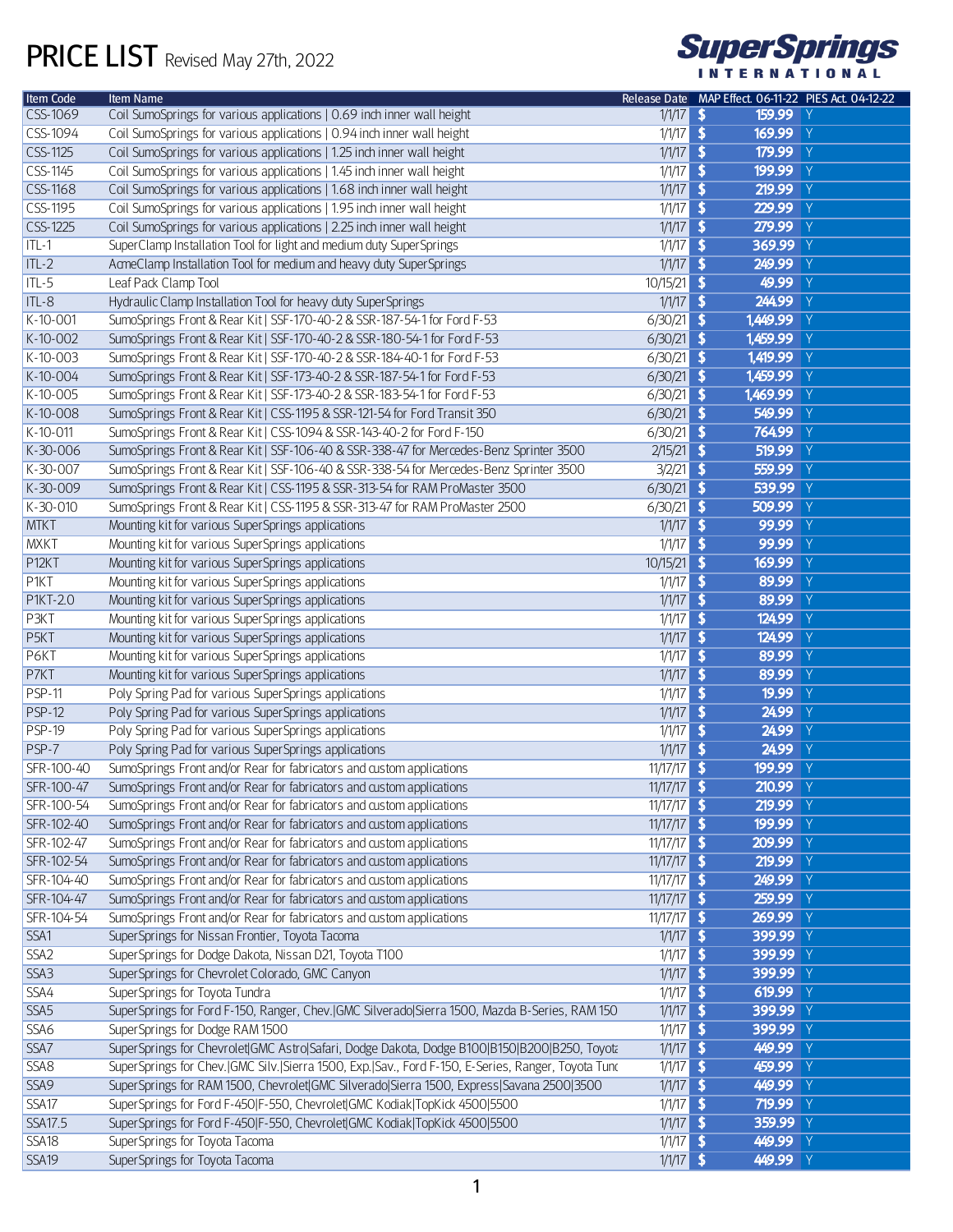

| Item Code        | <b>Item Name</b>                                                                                   |              | Release Date MAP Effect. 06-11-22 PIES Act. 04-12-22 |
|------------------|----------------------------------------------------------------------------------------------------|--------------|------------------------------------------------------|
| SSA <sub>2</sub> | SuperSprings for Dodge Dakota, Nissan D21, Toyota T100                                             | $1/1/17$ \$  | 399.99 Y                                             |
| SSA3             | SuperSprings for Chevrolet Colorado, GMC Canyon                                                    | $1/1/17$ \$  | 399.99 Y                                             |
| SSA4             | SuperSprings for Toyota Tundra                                                                     | $1/1/17$ \$  | 619.99 $Y$                                           |
| SSA <sub>5</sub> | SuperSprings for Ford F-150, Ranger, Chev.   GMC Silverado  Sierra 1500, Mazda B-Series, RAM 150   | $1/1/17$ \$  | 399.99 Y                                             |
| SSA6             | SuperSprings for Dodge RAM 1500                                                                    | $1/1/17$ \$  | 399.99 Y                                             |
| SSA7             | SuperSprings for Chevrolet GMC Astro Safari, Dodge Dakota, Dodge B100 B150 B200 B250, Toyota       | $1/1/17$ \$  | 449.99 Y                                             |
| SSA8             | SuperSprings for Chev. GMC Silv. Sierra 1500, Exp. Sav., Ford F-150, E-Series, Ranger, Toyota Tunc | $1/1/17$ \$  | 459.99 Y                                             |
| SSA9             | SuperSprings for RAM 1500, Chevrolet GMC Silverado Sierra 1500, Express Savana 2500 3500           | $1/1/17$ \$  | 449.99 Y                                             |
| <b>SSA25</b>     | SuperSprings for RAM 2500 3500, Ford F E Series, Chevrolet GMC Kodiak TopKick 4500 5500, Nis       | $1/1/17$ \$  | 629.99 Y                                             |
| SSA25.5          | SuperSprings for RAM 2500 3500, Ford F E Series, Chevrolet GMC Kodiak TopKidk 4500 5500, Nis       | $1/1/17$ \$  | 309.99 Y                                             |
| <b>SSA26</b>     | SuperSprings for Ford F-450 F-550, Chevrolet GMC Kodiak TopKick 4500 5500                          | $1/1/17$ \$  | 749.99 Y                                             |
| SSA26.5          | SuperSprings for Ford F-450 F-550, Chevrolet GMC Kodiak TopKick 4500 5500                          | $1/1/17$ \$  | 379.99 Y                                             |
| <b>SSA27</b>     | SuperSprings for Toyota Tundra                                                                     | $1/1/17$ \$  | 699.99 Y                                             |
| <b>SSA28</b>     | SuperSprings for Ford F-150, Chevrolet GMC Silverado Sierra 1500, Nissan NV 1500 2500 3500         | $1/1/17$ \$  | 475.99 Y                                             |
| <b>SSA29</b>     | SuperSprings for Ford Transit Connect                                                              | $1/1/17$ \$  | 399.99 Y                                             |
| SSA3             | SuperSprings for Chevrolet Colorado, GMC Canyon                                                    | $1/1/17$ \$  | 399.99 Y                                             |
| SSA4             | SuperSprings for Toyota Tundra                                                                     | $1/1/17$ \$  | 619.99 $Y$                                           |
| SSA <sub>5</sub> | SuperSprings for Ford F-150, Ranger, Chev.   GMC Silverado  Sierra 1500, Mazda B-Series, RAM 150   | $1/1/17$ \$  | 399.99 Y                                             |
| SSA6             | SuperSprings for Dodge RAM 1500                                                                    | $1/1/17$ \$  | 399.99 Y                                             |
| SSA7             | SuperSprings for Chevrolet GMC Astro Safari, Dodge Dakota, Dodge B100 B150 B200 B250, Toyota       | $1/1/17$ \$  | 449.99 Y                                             |
| SSA8             | SuperSprings for Chev. GMC Silv. Sierra 1500, Exp. Sav., Ford F-150, E-Series, Ranger, Toyota Tunc | $1/1/17$ \$  | 459.99 Y                                             |
| SSA9             | SuperSprings for RAM 1500, Chevrolet GMC Silverado Sierra 1500, Express Savana 2500 3500           | $1/1/17$ \$  | 449.99 Y                                             |
| SSA35            | SuperSprings for Ford F-650 F-750, Freightliner M2 106                                             | $1/1/17$ \$  | 749.99 Y                                             |
| SSA35.5          | SuperSprings for Ford F-650 F-750, Freightliner M2 106                                             | $1/1/17$ \$  | 379.99 Y                                             |
| <b>SSA36</b>     | SuperSprings for Toyota Tacoma                                                                     | $1/1/17$ \$  | 449.99 Y                                             |
| <b>SSA37</b>     | SuperSprings for Toyota Tacoma                                                                     | $1/1/17$ \$  | 499.99 Y                                             |
| <b>SSA38</b>     | SuperSprings for Isuzu NPR, Mitsubishi Fuso FE-160 FE-180, GMC W3500 4500 5500                     | $1/1/17$ \$  | 579.99 Y                                             |
| SSA38.5          | SuperSprings for Isuzu NPR, Mitsubishi Fuso FE-160 FE-180, GMC W3500 4500 5500                     | $1/1/17$ \$  | 289.99 Y                                             |
| <b>SSA39</b>     | SuperSprings for Isuzu NPR, Mitsubishi Fuso FE-160 FE-180, GMC W3500 4500 5500                     | $1/1/17$ \$  | 629.99 Y                                             |
| SSA39.5          | SuperSprings for Isuzu NPR, Mitsubishi Fuso FE-160 FE-180, GMC W3500 4500 5500                     | $1/1/17$ \$  | 314.99 Y                                             |
| SSA4             | SuperSprings for Toyota Tundra                                                                     | $1/1/17$ \$  | 619.99 $Y$                                           |
| SSA <sub>5</sub> | SuperSprings for Ford F-150, Ranger, Chev. GMC Silverado Sierra 1500, Mazda B-Series, RAM 150      | $1/1/17$ \$  | 399.99 Y                                             |
| SSA6             | SuperSprings for Dodge RAM 1500                                                                    | $1/1/17$ \$  | 399.99 Y                                             |
| SSA7             | SuperSprings for Chevrolet GMC Astro Safari, Dodge Dakota, Dodge B100 B150 B200 B250, Toyota       | $1/1/17$ \$  | 449.99 Y                                             |
| SSA8             | SuperSprings for Chev. GMC Silv. Sierra 1500, Exp. Sav., Ford F-150, E-Series, Ranger, Toyota Tunc | $1/1/17$ \$  | 459.99 Y                                             |
| SSA9             | SuperSprings for RAM 1500, Chevrolet GMC Silverado Sierra 1500, Express Savana 2500 3500           | $1/1/17$ \$  | 449.99 Y                                             |
| SSA44            | SuperSprings for Ford F-59                                                                         | $2/15/17$ \$ | 999.99 Y                                             |
| SSA44.5          | SuperSprings for Ford F-59                                                                         | $2/15/17$ \$ | 499.99 Y                                             |
| SSA45            | SuperSprings for Mitsubishi Fuso, Freightliner M2 106                                              | $2/28/17$ \$ | 499.99 Y                                             |
| SSA45.5          | SuperSprings for Mitsubishi Fuso, Freightliner M2 106                                              | $2/28/17$ \$ | 250.99 Y                                             |
| <b>SSA46</b>     | SuperSprings for Ford F-350                                                                        | $5/22/17$ \$ | 629.99 Y                                             |
| SSA <sub>5</sub> | SuperSprings for Ford F-150, Ranger, Chev.   GMC Silverado  Sierra 1500, Mazda B-Series, RAM 150   | $1/1/17$ \$  | 399.99 Y                                             |
| SSA6             | SuperSprings for Dodge RAM 1500                                                                    | $1/1/17$ \$  | 399.99 Y                                             |
| SSA7             | SuperSprings for Chevrolet GMC Astro Safari, Dodge Dakota, Dodge B100 B150 B200 B250, Toyota       | $1/1/17$ \$  | 449.99 Y                                             |
| SSA8             | SuperSprings for Chev. GMC Silv. Sierra 1500, Exp. Sav., Ford F-150, E-Series, Ranger, Toyota Tunc | $1/1/17$ \$  | 459.99 Y                                             |
| SSA9             | SuperSprings for RAM 1500, Chevrolet GMC Silverado Sierra 1500, Express Savana 2500 3500           | $1/1/17$ \$  | 449.99 Y                                             |
| <b>SSA49</b>     | SuperSprings for Ford F-350                                                                        | $5/22/17$ \$ | 629.99 Y                                             |
| SSA5             | SuperSprings for Ford F-150, Ranger, Chev.   GMC Silverado  Sierra 1500, Mazda B-Series, RAM 150   | $1/1/17$ \$  | 399.99 Y                                             |
| SSA6             | SuperSprings for Dodge RAM 1500                                                                    | $1/1/17$ \$  | 399.99 Y                                             |
| SSA7             | SuperSprings for Chevrolet GMC Astro Safari, Dodge Dakota, Dodge B100 B150 B200 B250, Toyota       | $1/1/17$ \$  | 449.99 Y                                             |
| SSA8             | SuperSprings for Chev. GMC Silv. Sierra 1500, Exp. Sav., Ford F-150, E-Series, Ranger, Toyota Tunc | $1/1/17$ \$  | 459.99 Y                                             |
| SSA9             | SuperSprings for RAM 1500, Chevrolet GMC Silverado Sierra 1500, Express Savana 2500 3500           | $1/1/17$ \$  | 449.99 Y                                             |
| <b>SSA52</b>     | SuperSprings for Chevrolet 4500   5500   6500, International CV                                    | $8/1/19$ \$  | 719.99 Y                                             |
| SSA52.5          | SuperSprings for Chevrolet 4500   5500   6500, International CV                                    | $4/29/20$ \$ | 389.99 Y                                             |
| <b>SSA53</b>     | SuperSprings for Chevrolet 4500   5500   6500, International CV                                    | $4/29/20$ \$ | 779.99 Y                                             |
| SSA53.5          | SuperSprings for Chevrolet 4500   5500   6500, International CV                                    | $4/29/20$ \$ | 399.99 Y                                             |
| <b>SSA54</b>     | SuperSprings for Chevrolet 4500   5500   6500, International CV                                    | $4/29/20$ \$ | 939.99 Y                                             |
|                  |                                                                                                    |              |                                                      |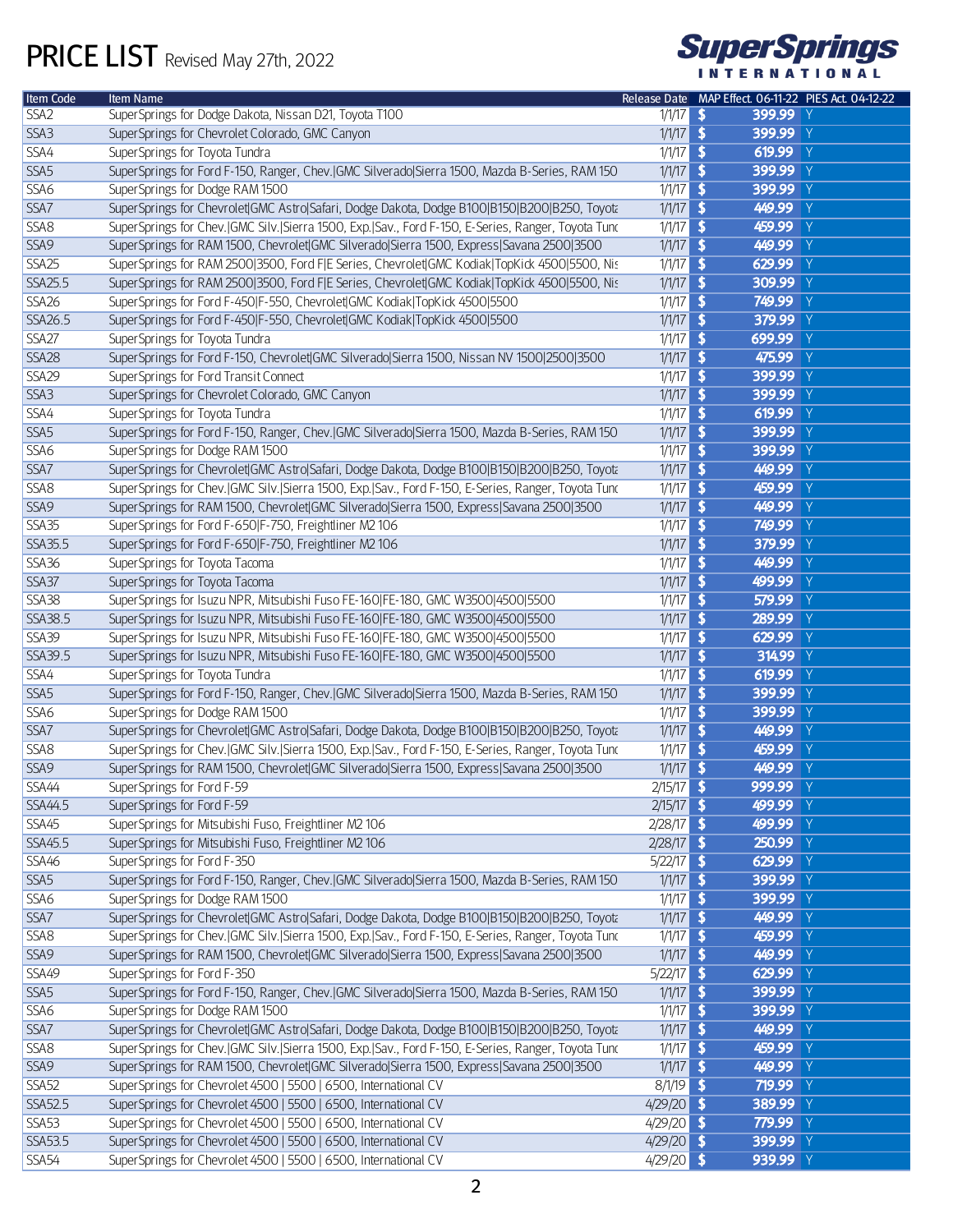

| Item Code      | Item Name                                                                                                    |              | Release Date MAP Effect. 06-11-22 PIES Act. 04-12-22 |
|----------------|--------------------------------------------------------------------------------------------------------------|--------------|------------------------------------------------------|
| <b>SSA54.5</b> | SuperSprings for Chevrolet 4500   5500   6500, International CV                                              | 4/29/20      | $\sqrt{2}$<br>509.99 Y                               |
| SSA55          | SuperSprings for Mercedes-Benz Sprinter 2500 3500                                                            | 10/15/21     | $\overline{\bullet}$<br>569.99 Y                     |
| SSA6           | SuperSprings for Dodge RAM 1500                                                                              | 1/1/17       | $\overline{\bullet}$<br>399.99 Y                     |
| SSA7           | SuperSprings for Chevrolet GMC Astro Safari, Dodge Dakota, Dodge B100 B150 B200 B250, Toyota                 | 1/1/17       | $\overline{\bullet}$<br>449.99 Y                     |
| SSA8           | SuperSprings for Chev. GMC Silv. Sierra 1500, Exp. Sav., Ford F-150, E-Series, Ranger, Toyota Tunc           | 1/1/17       | $\overline{\bullet}$<br>459.99 Y                     |
| SSA9           | SuperSprings for RAM 1500, Chevrolet GMC Silverado Sierra 1500, Express Savana 2500 3500                     | 1/1/17       | $\overline{\bullet}$<br>449.99 Y                     |
| <b>SSC-11</b>  | SuperCoils for Chevrolet GMC C20 C25, Chevrolet GMC G20 G25, Chevrolet P30 P32                               | 1/1/17       | $\overline{\bullet}$<br>369.99 Y                     |
| $SSC-12$       | SuperCoils for Chevrolet GMC C20 C25, Chevrolet GMC Express Savana 2500 3500, RAM 2500 35                    | 1/1/17       | $\overline{\mathbf{S}}$<br>369.99 Y                  |
| $SSC-14$       | SuperCoils for Chevrolet Express 3500 4500, GMC Savana 3500 4500                                             | 1/1/17       | $\overline{\bullet}$<br>529.99 Y                     |
| $SSC-22$       | SuperCoils for Dodge RAM 3500, Dodge RAM 2500                                                                | 1/1/17       | $\overline{\bullet}$<br>369.99 Y                     |
| $SSC-23$       | SuperCoils for Dodge RAM 3500, Dodge RAM 2500                                                                | 1/1/17       | $\overline{\bullet}$<br>614.99 Y                     |
| $SSC-24$       | SuperCoils for Dodge RAM 4500 5500                                                                           | 1/1/17       | $\overline{\bullet}$<br>679.99 Y                     |
| $SSC-25$       | SuperCoils for Dodge RAM 3500, Dodge RAM 2500                                                                | 1/1/17       | $\overline{\bullet}$<br>529.99 Y                     |
| $SSC-30$       | SuperCoils for Ford F-250 F-350, Ford E-250 E-350                                                            | 1/1/17       | $\overline{\bullet}$<br>439.99 Y                     |
| $SSC-31$       | SuperCoils for Ford F-250 F-350, Ford E-450                                                                  | 1/1/17       | $\overline{\bullet}$<br>409.99 Y                     |
| $SSC-33$       | SuperCoils for Ford F-250 F-350                                                                              | 1/1/17       | $\overline{\mathbf{S}}$<br>369.99 Y                  |
| $SSC-34$       | SuperCoils for Ford F-350 F-450 F-550                                                                        | 1/1/17       | $\overline{\bullet}$<br>489.99 Y                     |
| $SSC-35$       | SuperCoils for Ford F-450 F-550                                                                              | 1/1/17       | $\overline{\mathbf{S}}$<br>679.99 Y                  |
| <b>SSC-37</b>  | SuperCoils for Ford F-450 F-550                                                                              | 1/1/17       | $\overline{\bullet}$<br>499.99 Y                     |
| <b>SSC-50</b>  | SuperCoils for Dodge RAM 1500                                                                                | 1/1/17       | $\overline{\mathbf{S}}$<br>529.99 Y                  |
| <b>SSC-51</b>  | SuperCoils for Dodge RAM 1500                                                                                | 1/1/17       | $\overline{\bullet}$<br>619.99 Y                     |
| <b>SSC-52</b>  | SuperCoils for Dodge RAM 2500                                                                                | 1/1/17       | $\overline{\mathbf{S}}$<br>739.99 Y                  |
| SSF-103-40     | SumoSprings Front for Ford F-250 F-350                                                                       | 1/1/17       | $\overline{\bullet}$<br>229.99 Y                     |
|                |                                                                                                              | 1/1/17       | $\overline{\bullet}$<br>249.99 Y                     |
| SSF-103-47     | SumoSprings Front for Ford F-250 F-350                                                                       |              | $\overline{\bullet}$                                 |
| SSF-106-40     | SumoSprings Front for Ford E-150 E-250, Ford E-350 E-450, Mercedes-Benz Sprinter 2500 3500                   | 1/1/17       | 219.99 Y                                             |
| SSF-106-47     | SumoSprings Front for Ford E-150 E-250, Ford E-350 E-450, Mercedes-Benz Sprinter 2500 3500                   | 1/1/17       | $\overline{\bullet}$<br>249.99 Y                     |
| SSF-109-40     | SumoSprings Front for Ford Excursion                                                                         | 1/1/17       | $\overline{\bullet}$<br>249.99 Y                     |
| SSF-111-40     | SumoSprings Front for Ford F-250 F-350 F-450 F-550                                                           | 3/29/18      | $\overline{\mathbf{S}}$<br>249.99 Y                  |
| SSF-111-47     | SumoSprings Front for Ford F-250 F-350 F-450 F-550                                                           | 3/29/18      | $\overline{\bullet}$<br>269.99 Y                     |
| SSF-111-54     | SumoSprings Front for Ford F-250 F-350 F-450 F-550                                                           | 3/29/18      | $\sqrt{2}$<br>279.99 Y                               |
| SSF-111-60     | SumoSprings Front for Ford F-450 F-550                                                                       | 3/29/18      | $\overline{\mathbf{S}}$<br>399.99 Y                  |
|                | SSF-170-40-2 SumoSprings Front for Ford F-53                                                                 | 9/6/17       | $\overline{\mathbf{S}}$<br>699.99 Y                  |
| SSF-171-40-2   | SumoSprings Front for Ford F-53                                                                              | 9/6/17       | $\overline{\mathbf{S}}$<br>709.99 Y                  |
|                | SSF-172-40-2 SumoSprings Front for Ford F-53                                                                 | 9/6/17       | $\overline{\mathbf{S}}$<br>709.99 Y                  |
|                | SSF-173-40-2 SumoSprings Front for Ford F-53                                                                 | 9/6/17       | $\overline{\mathbf{S}}$<br>709.99 Y                  |
| SSF-201-47     | SumoSprings Front for Chevrolet GMC Silverado Sierra Suburban Tahoe Yukon 2500 3500, Silverac                | 1/1/17       | $\overline{\mathbf{S}}$<br>179.99 Y                  |
| SSF-202-47     | SumoSprings Front for Chevrolet Silverado 2500 3500, GMC Sierra 2500 3500                                    | $1/1/17$ \$  | 244.99 Y                                             |
| SSF-202-54     | SumoSprings Front for Chevrolet Silverado 2500 3500, GMC Sierra 2500 3500                                    | $1/1/17$ \$  | 244.99 Y                                             |
| SSF-203-47     | SumoSprings Front for Chevrolet Silverado 1500, GMC Sierra 1500                                              | $1/1/17$ \$  | 244.99 Y                                             |
| SSF-204-47     | SumoSprings Front for Chevrolet Express 1500 2500 3500 4500, GMC Savana 1500 2500 3500 4!                    | $1/1/17$ \$  | 139.99 Y                                             |
| SSF-204-54     | SumoSprings Front for Chevrolet GMC Express Savana 1500 2500 3500 4500, Silverado 3500, GN                   | $1/1/17$ \$  | 149.99 Y                                             |
| SSF-205-54     | SumoSprings Front for Chevrolet 4500   5500   6500, International CV                                         | 8/1/19       | $\overline{\bullet}$<br>329.99 Y                     |
| SSF-280-47     | SumoSprings Front for Workhorse W20 W22 W24                                                                  | $1/1/17$ \$  | 249.99 Y                                             |
| SSF-281-47     | SumoSprings Front for Chevrolet Kodiak 4500 5500, GMC TopKick 4500 5500                                      | $1/1/17$ \$  | 249.99 Y                                             |
| SSF-301-47     | SumoSprings Front for Dodge RAM 2500 3500                                                                    | $1/1/17$ \$  | 219.99 Y                                             |
| SSF-302-40     | SumoSprings Front for Dodge RAM 2500 3500                                                                    | $1/1/17$ \$  | 214.99 Y                                             |
| SSF-302-47     | SumoSprings Front for Dodge RAM 2500 3500                                                                    | $1/1/17$ \$  | 249.99 Y                                             |
| SSF-303-54     | SumoSprings Front for Dodge RAM 4500 5500                                                                    | $1/1/17$ \$  | 249.99 Y                                             |
| SSF-327-47     | SumoSprings Front for Mercedes-Benz Sprinter 2500   3500 4x4                                                 | $1/1/17$ \$  | 209.99 Y                                             |
| SSF-402-54     | SumoSprings Front for Jeep Wrangler JK                                                                       | $1/1/17$ \$  | 210.99 Y                                             |
| SSF-403-54     | SumoSprings Front for Jeep Wrangler JK                                                                       | $1/1/17$ \$  | 249.99 Y                                             |
| SSF-406-54     | SumoSprings Front for Jeep Wrangler TJ                                                                       | $1/1/17$ \$  | 179.99 Y                                             |
| SSF-501-40     | SumoSprings Front for Freightliner FRED                                                                      | $1/1/17$ \$  | 244.99 Y                                             |
| SSF-503-40     | SumoSprings Front for Freightliner M6 102                                                                    | 8/1/19       | $\overline{\bullet}$<br>344.99 Y                     |
| SSF-603-40     | SumoSprings Front for Isuzu NPR                                                                              | $1/27/21$ \$ | 219.99 Y                                             |
| SSF-604-40     | SumoSprings Front for Toyota Tacoma; Tundra; 4Runner; FJ; Land Cruiser; T100; Pickup   Lexus GX <sup>2</sup> | $6/30/21$ \$ | 269.99 Y                                             |
|                | SSR-101-40-2 SumoSprings Rear for Ford F-250 F-350                                                           | $3/12/18$ \$ | 589.99 Y                                             |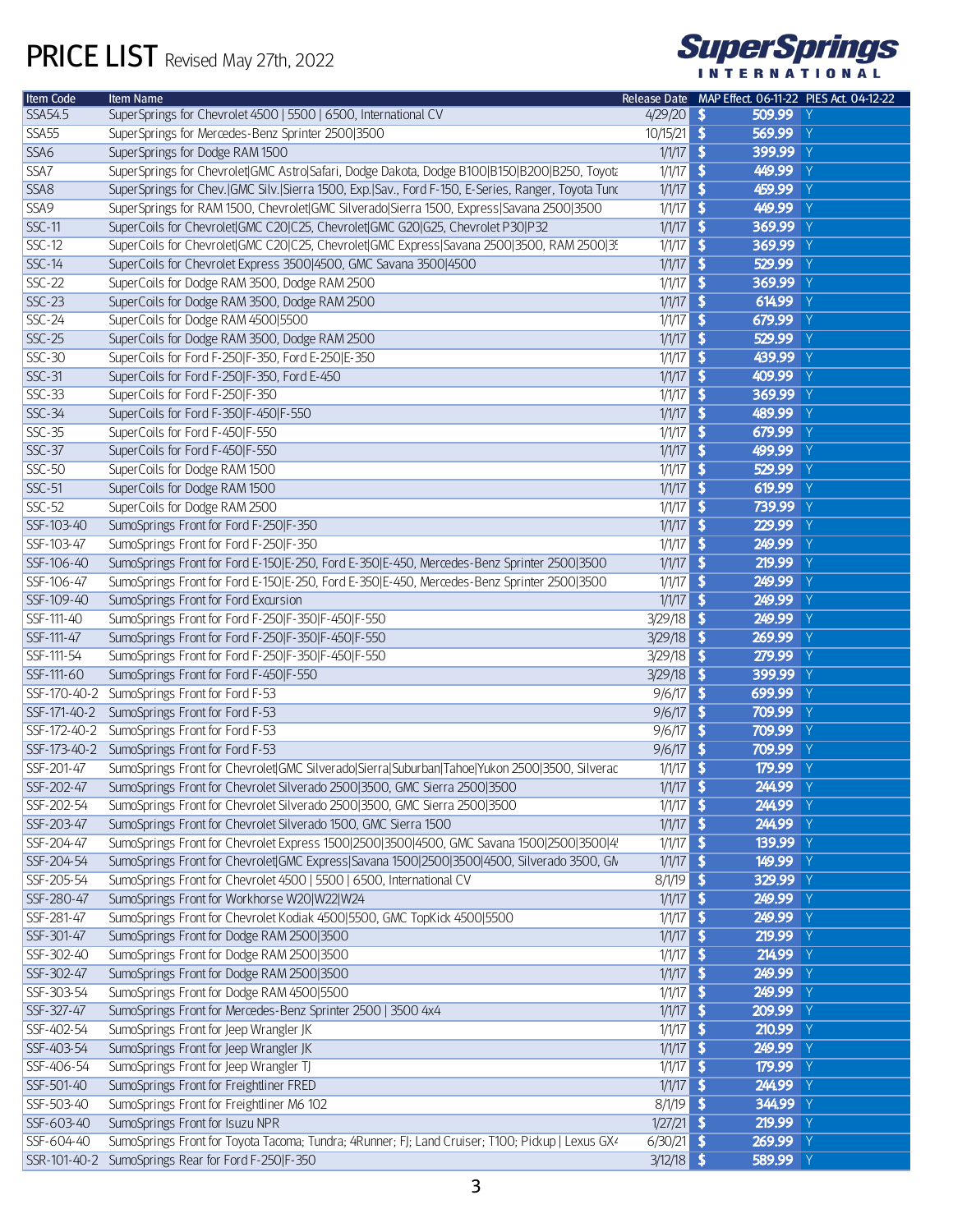

| <b>Item Code</b> | <b>Item Name</b>                                                                      |               | Release Date MAP Effect. 06-11-22 PIES Act. 04-12-22 |
|------------------|---------------------------------------------------------------------------------------|---------------|------------------------------------------------------|
| SSR-101-47-2     | SumoSprings Rear for Ford F-250 F-350                                                 | $3/12/18$ \$  | 589.99 Y                                             |
|                  | SSR-106-40-1 SumoSprings Rear for Ford E-350 E-450                                    | $1/1/17$ \$   | 739.99 Y                                             |
| SSR-106-47-1     | SumoSprings Rear for Ford E-350 E-450                                                 | $1/1/17$ \$   | 739.99 Y                                             |
| SSR-106-54-1     | SumoSprings Rear for Ford E-350 E-450                                                 | $1/1/17$ \$   | 769.99 Y                                             |
| SSR-107-47       | SumoSprings Rear for Ford E-350 E-450                                                 | $1/1/17$ \$   | 279.99 Y                                             |
| SSR-107-54       | SumoSprings Rear for Ford E-350 E-450                                                 | $1/1/17$ \$   | 309.99 Y                                             |
| SSR-108-40       | SumoSprings Rear for Ford F-150                                                       | $1/1/17$ \$   | 289.99 Y                                             |
| SSR-108-47       | SumoSprings Rear for Ford F-150                                                       | $1/1/17$ \$   | 309.99 Y                                             |
| SSR-109-40       | SumoSprings Rear for Ford Excursion                                                   | $1/1/17$ \$   | 269.99 Y                                             |
| SSR-113-40       | SumoSprings Rear for Ford Ranger                                                      | $1/1/17$ \$   | 269.99 Y                                             |
| SSR-114-47       | SumoSprings Rear for Ford F-250 F-350                                                 | $1/1/17$ \$   | 309.99 Y                                             |
| SSR-114-54       | SumoSprings Rear for Ford F-250 F-350                                                 | $1/1/17$ \$   | 329.99 Y                                             |
| SSR-116-40       | SumoSprings Rear for Ford F-150                                                       | $1/1/17$ \$   | 299.99 Y                                             |
| SSR-116-47       | SumoSprings Rear for Ford F-150                                                       | $1/1/17$ \$   | 309.99 Y                                             |
| SSR-117-40       | SumoSprings Rear for Ford F-150                                                       | $1/1/17$ \$   | 299.99<br>$\mathsf{Y}$                               |
| SSR-117-47       |                                                                                       |               |                                                      |
|                  | SumoSprings Rear for Ford F-150                                                       | $1/1/17$ \$   | 324.99 Y                                             |
| SSR-118-54       | SumoSprings Rear for Ford F-450 F-550                                                 | $1/1/17$ \$   | 489.99 Y                                             |
| SSR-120-54       | SumoSprings Rear for Ford F-550                                                       | $1/1/17$ \$   | 344.99 Y                                             |
| SSR-121-40       | SumoSprings Rear for Ford Transit 150 250 350                                         | $1/1/17$ \$   | 299.99 Y                                             |
| SSR-121-47       | SumoSprings Rear for Ford Transit 150 250 350                                         | $1/1/17$ \$   | 309.99 Y                                             |
| SSR-121-54       | SumoSprings Rear for Ford Transit 150 250 350                                         | $1/1/17$ \$   | 339.99 Y                                             |
| SSR-127-47       | SumoSprings Rear for Ford F-250 F-350                                                 | $1/24/17$ \$  | 349.99 Y                                             |
| SSR-127-54       | SumoSprings Rear for Ford F-250 F-350                                                 | $1/24/17$ \$  | 369.99 Y                                             |
|                  | SSR-128-40-2 SumoSprings Rear for Ford F-250 F-350                                    | $3/12/18$ \$  | 589.99 Y                                             |
|                  | SSR-128-47-2 SumoSprings Rear for Ford F-250 F-350                                    | $3/12/18$ \$  | 599.99<br>$\mathsf{Y}$                               |
|                  | SSR-129-40-2 SumoSprings Rear for Ford F-250 F-350                                    | $3/12/18$ \$  | 589.99<br>$\mathsf{Y}$                               |
|                  | SSR-129-47-2 SumoSprings Rear for Ford F-250 F-350                                    | $3/12/18$ \$  | 599.99<br>$\mathsf{Y}$                               |
| SSR-130-47       | SumoSprings Rear for Ford E-350 E-450                                                 | $7/1/17$ \$   | 384.99 Y                                             |
| SSR-130-54       | SumoSprings Rear for Ford E-350 E-450                                                 | $7/1/17$ \$   | 409.99<br>$\mathsf{Y}$                               |
|                  | SSR-133-40-2 SumoSprings Rear for Ford F-250 F-350                                    | $3/1/19$ \$   | 589.99<br>$\mathsf{Y}$                               |
| SSR-133-47-2     | SumoSprings Rear for Ford F-250 F-350                                                 | 3/1/19        | 599.99<br>$\overline{\mathbf{3}}$<br>$\mathsf{Y}$    |
|                  | SSR-139-40-2 SumoSprings Rear for Ford F-250 F-350                                    | $3/1/19$ \$   | 589.99<br>$\mathsf{Y}$                               |
|                  | SSR-139-47-2 SumoSprings Rear for Ford F-250 F-350                                    | $3/1/19$ \$   | 599.99<br>$\mathsf{Y}$                               |
| SSR-140-47       | SumoSprings Rear for Ford F-250 F-350                                                 | $1/15/20$ \$  | 429.99<br>$\mathsf{Y}$                               |
| SSR-140-54       | SumoSprings Rear for Ford F-250 F-350                                                 | 1/15/20       | 439.99 Y<br>$\overline{\mathbf{S}}$                  |
| SSR-141-40       | SumoSprings Rear for Ford Ranger                                                      | 1/15/20       | 199.99 Y<br>$\sqrt{2}$                               |
| SSR-141-47       |                                                                                       | $1/15/20$ \$  | 239.99 Y                                             |
|                  | SumoSprings Rear for Ford Ranger                                                      |               |                                                      |
| SSR-142-47       | SumoSprings Rear for Ford F-150 Raptor                                                | $4/29/20$ \$  | 479.99 Y                                             |
| SSR-143-40-2     | SumoSprings Rear for Ford F-150                                                       | $10/1/20$ \$  | 614.99 Y                                             |
| SSR-145-40       | SumoSprings Rear for International Ford Ranger                                        | $2/22/21$ \$  | 339.99 Y                                             |
| SSR-145-47       | SumoSprings Rear for International Ford Ranger                                        | $2/22/21$ \$  | 379.99 Y                                             |
| SSR-146-40       | SumoSprings Rear for Ford F-150                                                       | $10/15/21$ \$ | 419.99 Y                                             |
| SSR-146-47       | SumoSprings Rear for Ford F-150                                                       | $10/15/21$ \$ | 459.99 Y                                             |
|                  | SSR-147-40-2 SumoSprings Rear for Ford F-150                                          | $11/15/21$ \$ | 789.99 Y                                             |
| SSR-148-40       | SumoSprings Rear for Ford Bronco                                                      | $4/15/22$ \$  | 329.99 Y                                             |
| SSR-148-47       | SumoSprings Rear for Ford Bronco                                                      | $4/15/22$ \$  | 362.99 Y                                             |
|                  | SSR-180-54-1 SumoSprings Rear for Ford F-53                                           | $1/1/17$ \$   | 779.99 Y                                             |
| SSR-181-54-1     | SumoSprings Rear for Ford F-53                                                        | $1/1/17$ \$   | 769.99 Y                                             |
|                  | SSR-183-54-1 SumoSprings Rear for Ford F-53                                           | $1/1/17$ \$   | 779.99 Y                                             |
|                  | SSR-184-40-1 SumoSprings Rear for Ford F-53                                           | $1/1/17$ \$   | 739.99 Y                                             |
|                  | SSR-185-40-1 SumoSprings Rear for Ford F-53                                           | $1/1/17$ \$   | 739.99 Y                                             |
|                  | SSR-187-40-1 SumoSprings Rear for Ford F-53                                           | $1/1/17$ \$   | 739.99 Y                                             |
|                  | SSR-187-54-1 SumoSprings Rear for Ford F-53                                           | $1/1/17$ \$   | 769.99 Y                                             |
|                  | SSR-201-40-2 SumoSprings Rear for Chevrolet Silverado 2500 3500, GMC Sierra 2500 3500 | $3/12/18$ \$  | 589.99 Y                                             |
|                  | SSR-201-47-2 SumoSprings Rear for Chevrolet Silverado 2500 3500, GMC Sierra 2500 3500 | $3/12/18$ \$  | 599.99 Y                                             |
| SSR-202-47       | SumoSprings Rear for Chevrolet Tahoe Suburban 2500, GMC Yukon 2500                    | $1/1/17$ \$   | 249.99 Y                                             |
|                  | SSR-203-40-2 SumoSprings Rear for Chevrolet Silverado 2500 3500, GMC Sierra 2500 3500 | $3/12/18$ \$  | 589.99 Y                                             |
|                  |                                                                                       |               |                                                      |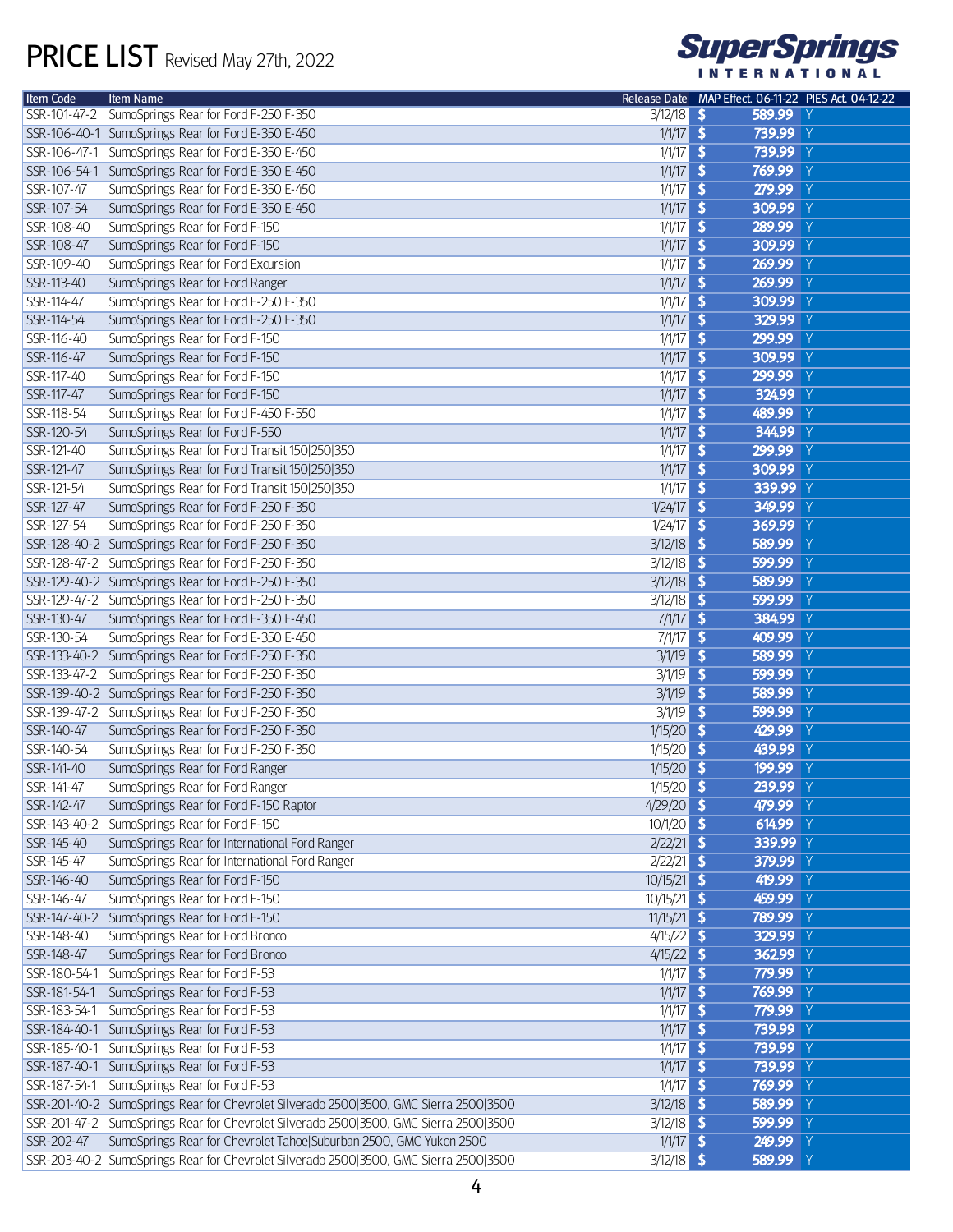## PRICE LIST Revised May 27th, 2022



| Item Code    | Item Name                                                                                   |                     | Release Date MAP Effect. 06-11-22 PIES Act. 04-12-22 |  |
|--------------|---------------------------------------------------------------------------------------------|---------------------|------------------------------------------------------|--|
|              | SSR-203-47-2 SumoSprings Rear for Chevrolet Silverado 2500 3500, GMC Sierra 2500 3500       | $3/12/18$ <b>\$</b> | 599.99 Y                                             |  |
| SSR-204-40   | SumoSprings Rear for Chevrolet GMC Tahoe Suburban Yukon 1500, Chevrolet Express 1500, GMC ! | $1/1/17$ \$         | 249.99 Y                                             |  |
| SSR-205-40   | SumoSprings Rear for Chevrolet Express 2500 3500, GMC Savana 2500 3500                      | $1/1/17$ \$         | 249.99 Y                                             |  |
| SSR-205-47   | SumoSprings Rear for Chevrolet Express 2500 3500, GMC Savana 2500 3500                      | $1/1/17$ \$         | 269.99 Y                                             |  |
| SSR-205-54   | SumoSprings Rear for Chevrolet Express 2500 3500, GMC Savana 2500 3500                      | $1/1/17$ \$         | 289.99 Y                                             |  |
| SSR-206-54   | SumoSprings Rear for Chevrolet Express 4500, GMC Savana 4500                                | $1/1/17$ \$         | 289.99 Y                                             |  |
| SSR-207-47   | SumoSprings Rear for Chevrolet Silverado 2500 3500, GMC Sierra 2500 3500                    | $1/1/17$ \$         | 244.99 Y                                             |  |
| SSR-209-40   | SumoSprings Rear for Chevrolet Silverado 1500, GMC Sierra 1500                              | $1/1/17$ \$         | 274.99 Y                                             |  |
| SSR-209-47   | SumoSprings Rear for Chevrolet Silverado 1500, GMC Sierra 1500                              | $1/1/17$ \$         | 309.99 Y                                             |  |
|              | SumoSprings Rear for Chevrolet Silverado 1500, GMC Sierra 1500                              |                     | 324.99 Y                                             |  |
| SSR-209-54   |                                                                                             | $1/1/17$ \$         |                                                      |  |
| SSR-210-40   | SumoSprings Rear for Chevrolet Colorado, GMC Canyon, Nissan NV1500 NV2500 NV3500, Nissan    | $1/1/17$ \$         | 269.99 Y                                             |  |
| SSR-210-47   | SumoSprings Rear for Chevrolet Colorado, GMC Canyon, Nissan NV1500 NV2500 NV3500, Nissan    | $1/1/17$ \$         | 279.99 Y                                             |  |
| SSR-211-40   | SumoSprings Rear for Chevrolet Silverado 2500 3500, GMC Sierra 2500 3500                    | $1/1/17$ \$         | 279.99 Y                                             |  |
| SSR-211-47   | SumoSprings Rear for Chevrolet Silverado 2500 3500, GMC Sierra 2500 3500                    | $1/1/17$ \$         | 299.99 Y                                             |  |
| SSR-211-54   | SumoSprings Rear for Chevrolet Silverado 2500 3500, GMC Sierra 2500 3500                    | $1/1/17$ \$         | 309.99 Y                                             |  |
| SSR-212-40   | SumoSprings Rear for Chevrolet Colorado, GMC Canyon                                         | $1/1/17$ \$         | 319.99 Y                                             |  |
| SSR-216-40   | SumoSprings Rear for Chevrolet Colorado   GMC Canyon                                        | $1/1/17$ \$         | 289.99 Y                                             |  |
| SSR-216-47   | SumoSprings Rear for Chevrolet Colorado   GMC Canyon                                        | $1/1/17$ \$         | 299.99 Y                                             |  |
| SSR-217-40   | SumoSprings Rear for Chevrolet Silverado 1500, GMC Sierra 1500                              | $8/1/19$ \$         | 244.99 Y                                             |  |
| SSR-217-47   | SumoSprings Rear for Chevrolet Silverado 1500, GMC Sierra 1500                              | $8/1/19$ \$         | 289.99 Y                                             |  |
|              | SSR-218-47-2 SumoSprings Rear for Chevrolet Silverado 1500, GMC Sierra 1500                 | $3/25/22$ \$        | 689.99 Y                                             |  |
| SSR-280-54-1 | SumoSprings Rear for Workhorse W20 W22 W24                                                  | $1/1/17$ \$         | 769.99 Y                                             |  |
| SSR-290-54   | SumoSprings Rear for GMC P30, GMC P32                                                       | $1/1/17$ \$         | 269.99 Y                                             |  |
|              |                                                                                             | $3/12/18$ \$        | 589.99 Y                                             |  |
|              | SSR-301-40-2 SumoSprings Rear for Dodge RAM 2500, Dodge RAM 3500                            |                     |                                                      |  |
|              | SSR-301-47-2 SumoSprings Rear for Dodge RAM 2500, Dodge RAM 3500                            | $3/12/18$ \$        | 599.99 Y                                             |  |
| SSR-302-47   | SumoSprings Rear for Dodge RAM 2500 3500, Dodge RAM 4500 5500                               | $1/1/17$ \$         | 299.99 Y                                             |  |
| SSR-302-54   | SumoSprings Rear for Dodge RAM 2500 3500, Dodge RAM 4500 5500                               | $1/1/17$ \$         | 314.99 Y                                             |  |
| SSR-306-47   | SumoSprings Rear for Dodge RAM 1500                                                         | $1/1/17$ \$         | 299.99 Y                                             |  |
| SSR-307-40   | SumoSprings Rear for Dodge RAM 1500                                                         | $1/1/17$ \$         | 299.99 Y                                             |  |
| SSR-307-47   | SumoSprings Rear for Dodge RAM 1500                                                         | $1/1/17$ \$         | 309.99 Y                                             |  |
| SSR-309-54   | SumoSprings Rear for Dodge RAM 4500 5500                                                    | $1/1/17$ \$         | 369.99 Y                                             |  |
| SSR-311-40   | SumoSprings Rear for Dodge RAM ProMaster City                                               | $1/1/17$ \$         | 269.99 Y                                             |  |
| SSR-312-47   | SumoSprings Rear for Dodge RAM 2500 3500                                                    | $1/1/17$ \$         | 359.99 Y                                             |  |
| SSR-312-54   | SumoSprings Rear for Dodge RAM 2500 3500                                                    | $1/1/17$ \$         | 369.99 Y                                             |  |
| SSR-313-40   | SumoSprings Rear for Dodge RAM ProMaster 1500 2500 3500                                     | $3/28/17$ \$        | 274.99 Y                                             |  |
| SSR-313-47   | SumoSprings Rear for Dodge RAM ProMaster 1500 2500 3500                                     | $3/28/17$ \$        | 299.99 Y                                             |  |
|              | SSR-313-54 SumoSprings Rear for Dodge RAM ProMaster 1500 2500 3500                          | $3/28/17$ \$        | 329.99 Y                                             |  |
|              | SSR-315-40-2 SumoSprings Rear for Dodge Ram 2500                                            | $3/1/19$ \$         | 589.99 Y                                             |  |
|              |                                                                                             |                     |                                                      |  |
|              | SSR-315-47-2 SumoSprings Rear for Dodge Ram 2500                                            | $3/1/19$ \$         | 599.99 Y                                             |  |
|              | SSR-316-40-2 SumoSprings Rear for RAM 2500                                                  | $8/1/19$ \$         | 549.99 Y                                             |  |
|              | SSR-316-47-2 SumoSprings Rear for RAM 2500                                                  | $8/1/19$ \$         | 569.99 Y                                             |  |
|              | SSR-327-40-2 SumoSprings Rear for Mercedes-Benz Sprinter 2500                               | $1/1/17$ \$         | 619.99 Y                                             |  |
|              | SSR-327-47-2 SumoSprings Rear for Mercedes-Benz Sprinter 2500                               | $1/1/17$ \$         | 639.99 Y                                             |  |
| SSR-329-47   | SumoSprings Rear for Mercedes-Benz Sprinter 2500                                            | $8/1/17$ \$         | 274.99 Y                                             |  |
| SSR-330-47   | SumoSprings Rear for Mercedes-Benz Sprinter 2500                                            | $3/29/18$ \$        | 389.99 Y                                             |  |
| SSR-338-47   | SumoSprings Rear for Mercedes-Benz Sprinter 3500                                            | $1/1/17$ \$         | 319.99 Y                                             |  |
| SSR-338-54   | SumoSprings Rear for Mercedes-Benz Sprinter 3500                                            | $8/2/17$ \$         | 359.99 Y                                             |  |
|              | SSR-339-40-2 SumoSprings Rear for Mercedes-Benz Sprinter 3500 4WD                           | $1/1/17$ \$         | 619.99 Y                                             |  |
|              | SSR-339-47-2 SumoSprings Rear for Mercedes-Benz Sprinter 3500 4WD                           | $1/1/17$ \$         | 639.99 Y                                             |  |
|              | SSR-343-40-2 SumoSprings Rear for Mercedes-Benz Sprinter 3500 4WD                           | $11/26/19$ \$       | 619.99 $Y$                                           |  |
|              | SSR-343-47-2 SumoSprings Rear for Mercedes-Benz Sprinter 3500 4WD                           | $11/26/19$ \$       | 639.99 Y                                             |  |
| SSR-402-40   | SumoSprings Rear for Jeep Cherokee XJ                                                       | $1/1/17$ \$         | 229.99 Y                                             |  |
| SSR-403-40   | SumoSprings Rear for Jeep Cherokee XJ                                                       | $1/1/17$ \$         | 269.99 Y                                             |  |
| SSR-404-40   | SumoSprings Rear for Jeep Cherokee XJ                                                       | $1/1/17$ \$         | 309.99 Y                                             |  |
|              |                                                                                             |                     |                                                      |  |
| SSR-405-47   | SumoSprings Rear for Jeep Wrangler JK                                                       | $1/1/17$ \$         | 219.99 Y                                             |  |
| SSR-406-47   | SumoSprings Rear for Jeep Wrangler TJ                                                       | $1/1/17$ \$         | 159.99 Y                                             |  |
| SSR-407-40   | SumoSprings Rear for Jeep Gladiator                                                         | $10/1/20$ \$        | 229.99 Y                                             |  |